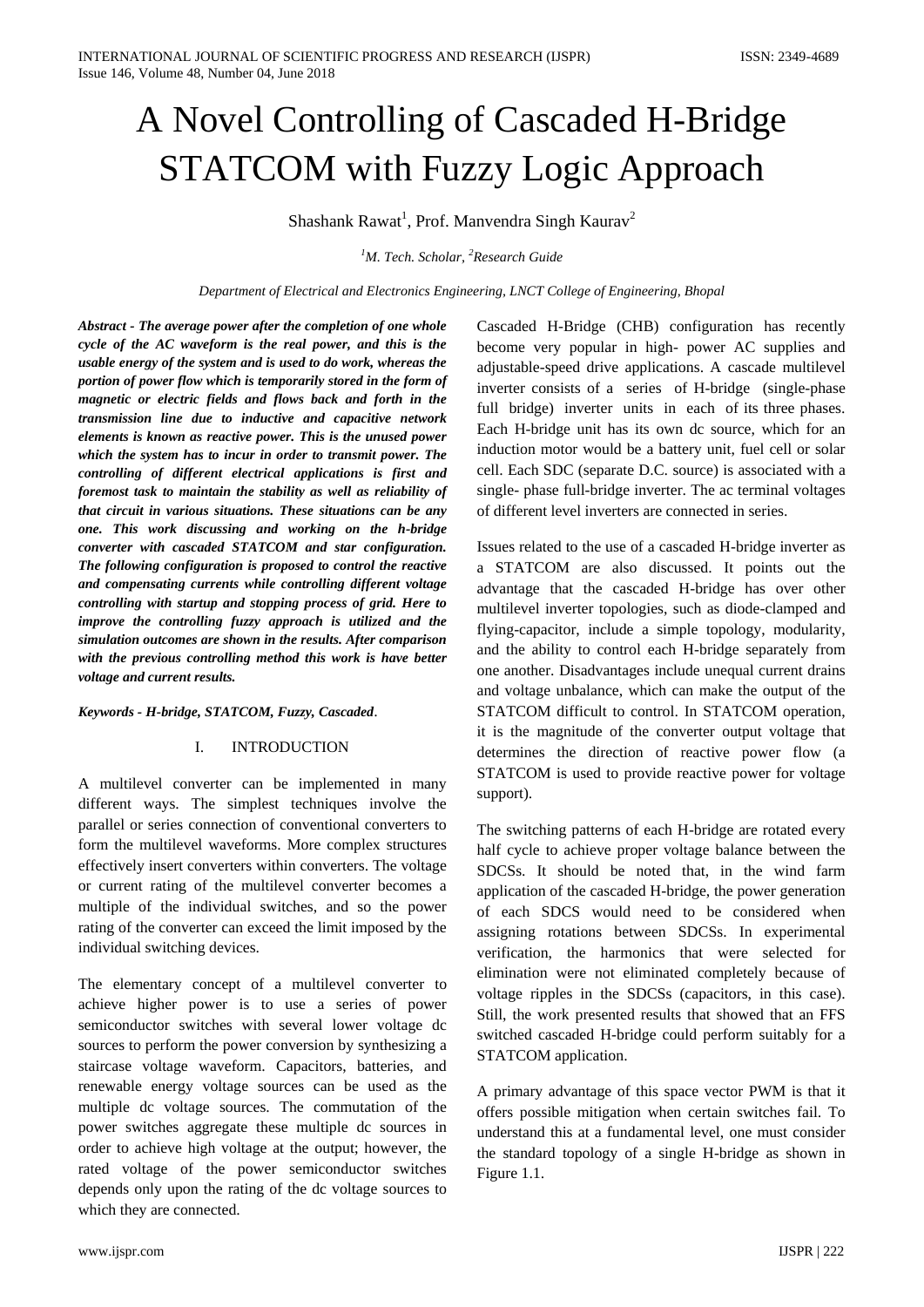

Figure 1.1 The Standard topology of an individual H-Bridge.

# II. STATIC SHUNT COMPENSATOR: STATCOM

One of the many devices under the FACTS family, a STATCOM is a regulating device which can be used to regulate the flow of reactive power in the system independent of other system parameters. STATCOM has no long term energy support on the dc side and it cannot exchange real power with the ac system. In the transmission systems, STATCOMs primarily handle only fundamental reactive power exchange and provide voltage support to buses by modulating bus voltages during dynamic disturbances in order to provide better transient characteristics, improve the transient stability margins and to damp out the system oscillations due to these disturbances.

A STATCOM consists of a three phase inverter (generally a PWM inverter) using SCRs, MOSFETs or IGBTs, a D.C capacitor which provides the D.C voltage for the inverter, a link reactor which links the inverter output to the a.c supply side, filter components to filter out the high frequency components due to the PWM inverter. From the d.c. side capacitor, a three phase voltage is generated by the inverter. This is synchronized with the a.c supply. The link inductor links this voltage to the a.c supply side. This is the basic principle of operation of STATCOM.



Figure 2.1 Connection of a STATCOM to a bus bar.

For two AC sources which have the same frequency and are connected through a series inductance, the active power flows from the leading source to the lagging source and the reactive power flows from the higher voltage magnitude source to the lower voltage magnitude source. The phase angle difference between the sources determines the active power flow and the voltage magnitude

difference between the sources determines the reactive power flow. Thus, a STATCOM can be used to regulate the reactive power flow by changing the magnitude of the VSC voltage with respect to source bus voltage.

#### III. PROPOSED SYSTEM

A novel controlling of cascaded h-bridge STATCOM with fuzzy logic approach has implemented and simulated on Matlab Simulink.

The fundamental frequency of the converter voltage, modulation frequency, is determined by the frequency of the control voltages, whereas the converter switching frequency is determined by the frequency of the triangular voltage, carrier frequency. Thus, the modulating frequency is equal to the supply frequency in STATCOM.

In this type of PWM technique, observe switching harmonics in the high frequency range around the switching frequency and its multiples in the linear range.

The controlling mechanism for the Cascaded H-Bridge Converter using STATCOM with Star Configuration is explained in this work. The fuzzy controlling approach is integrated with the system to improve the controlling of reactive and compensating current in dynamic conditions and the simulation waveforms of currents and voltages are shown in the below figures.

In a Constant DC Link Voltage Scheme the STATCOM regulates the DC link voltage value to a fixed one in all modes of operation. This fixed value is determined by the peak STATCOM fundamental voltage from the full inductive mode of operation to full capacitive mode at minimum and maximum voltage supply.

Figure 3.1 Shows simulink model of proposed work. Figure 3.2 illustrate the design of Fuzzy controller for STATCOM for regulating the voltage to control the reactive and compensating currents. The merits of using Fuzzy controller system over conventional PI system are as follows.

- Fuzzy control does not require exact mathematical model
- Fuzzy controller is based on simple linguistic information and thus easy to understand
- It does not require precise input, as it can work with imprecise and noisy input
- Fuzzy controller is insensitive to parameter variation as it does not require accurate mathematical model
- Fuzzy controller offers more flexibility as it is easy to modify the functionality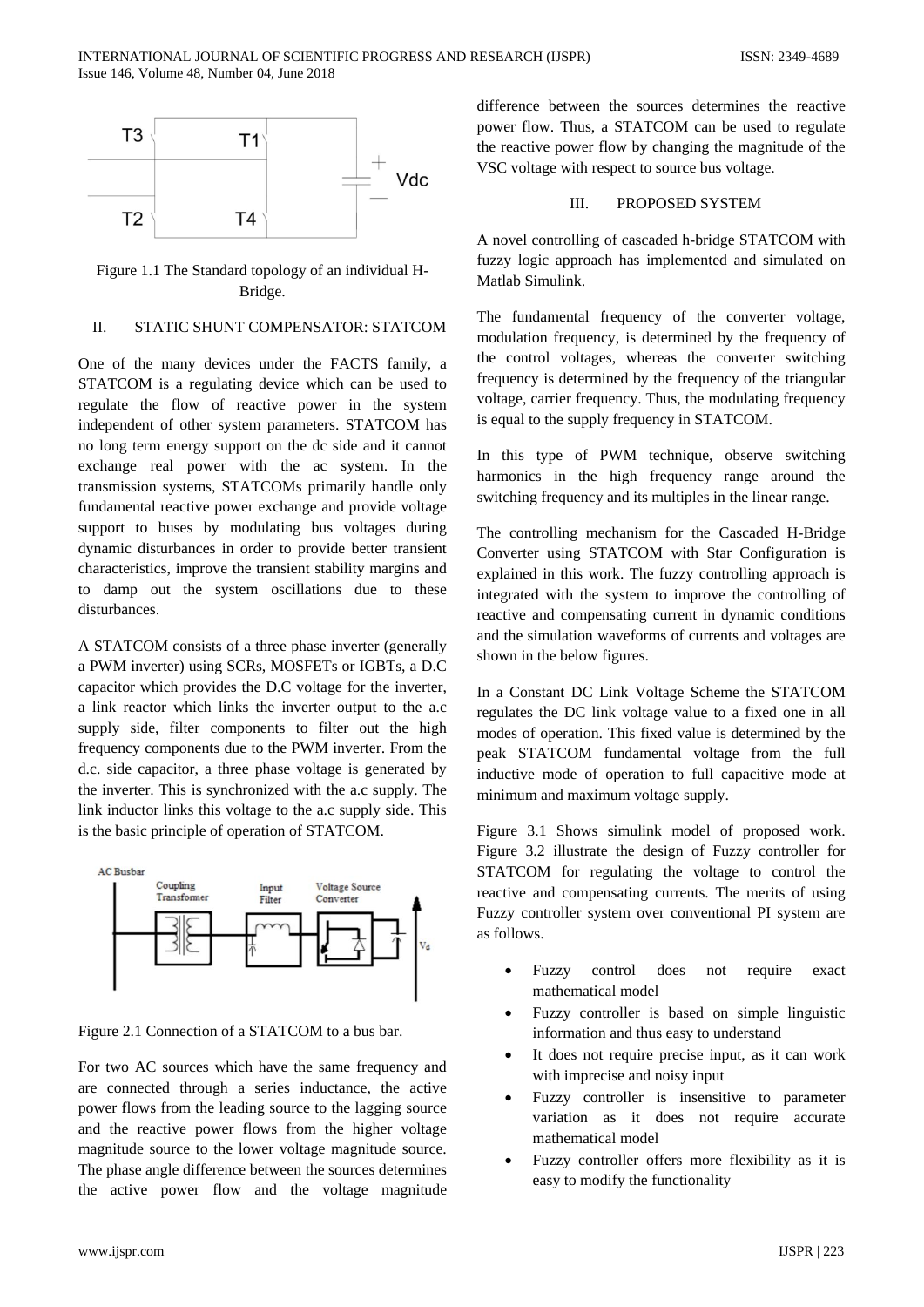

Figure: 3.1 Proposed Model of the Work

## *a. Fuzzy Controlling*

Fuzzy logic is all about the relative importance of precision. You can use Fuzzy Logic Toolbox software with MATLAB technical computing software as a tool for solving problems with fuzzy logic.



Figure:3.2 Fuzzy Logic Block of Proposed.

Fuzzy logic is a fascinating area of research because it does a good job of trading off between significance and precision—something that humans have been managing for a very long time.

In this sense, fuzzy logic is both old and new because, although the modern and methodical science of fuzzy logic is still young, the concept of fuzzy logic relies on age-old skills of human reasoning.

## *Step I:* Fuzzification

Fuzzy logic converts the numerical variables into linguistic variables. But the variables are available are real numbers. The method of transforming a numerical variable (real number) into linguistic variable is called fuzzification.

## *Step II*: Formation of rule base

This step forms the rule of controller to control the action taken from knowledge of control rules and linguistic variable. It has three different components as follows

a) IF (predecessor and antecedent) –use of fuzzy operator in it.

b) THEN part of rule-suggestion or inference from antecedent part to the subsequent part.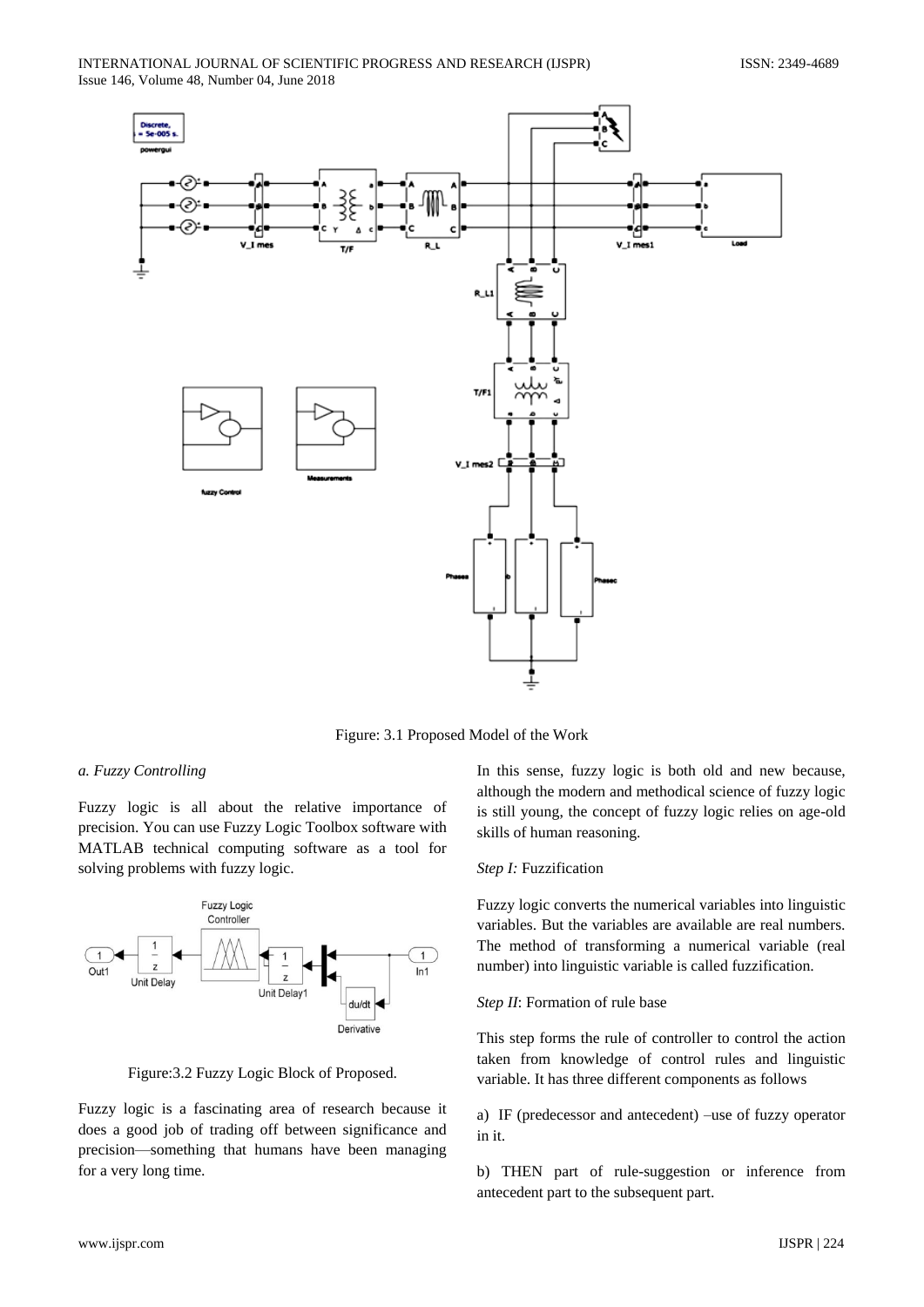c) Aggregation (accumulation) of the subsequent of all rules.

## *Step III*: Decision making

The rule framed above is required to be processed to take decision based on input information available. Fuzzy operator OR (MAX) is used to process the 'then' part. The And (MIN) can also be used.

## *Step IV*: Defuzzification

This is the conversion of linguistic fuzzy control variables to a non-fuzzy control action. The truncated output MFs obtained after implication of each rule are combined or aggregated to obtain final fuzzy output. The fuzzy output obtained after aggregation is converted to crispy value. This step is known as defuzzification.

## IV. SIMULATION OUTCOMES

The model of CHB-STATCOM with fuzzy Control is simulated in MATLAB/Simulink simulation environment. Initially cascaded H-bridge CHB is allowed to induce its terminal voltage by excitation capacitors. Then STATCOM is connected to CHB but pulses to VSI controller are not given. The dc bus capacitor gets charges to CHB terminal voltage value. Then load is connected which reduces the CHB terminal voltage, after that gate pulses are given to switches of VSI and voltage is restored to their initial values.

The simulation waveform of proposed system is shown on Matlab scope.

Figure 4.1 shows the reactive and compensation current waveform. in figure there are two waveform are clearly visible represents to reactive and compensation current



Figure: 4.1 Reactive current and Compensating current.



Figure: 4.2 DC mean voltage of all converter cells.

Figure 4.2 shows the DC mean voltage waveform of all converter cells. and DC mean voltage for all converter cell waveform of Matlab Scope is shown in figure 4.3.



Figure: 4.3 DC mean voltage of all converter cells.

Figure 4.4 shows the simulation waveform of cells in aphase cluster for testing individual balancing control in the steady-state process and a Dynamic performance of STATCOM in the dynamic process. Reactive current and compensating current is shown in figure.



Figure: 4.4 waveforms of cells in a-phase cluster for testing individual balancing control in the steady-state process.